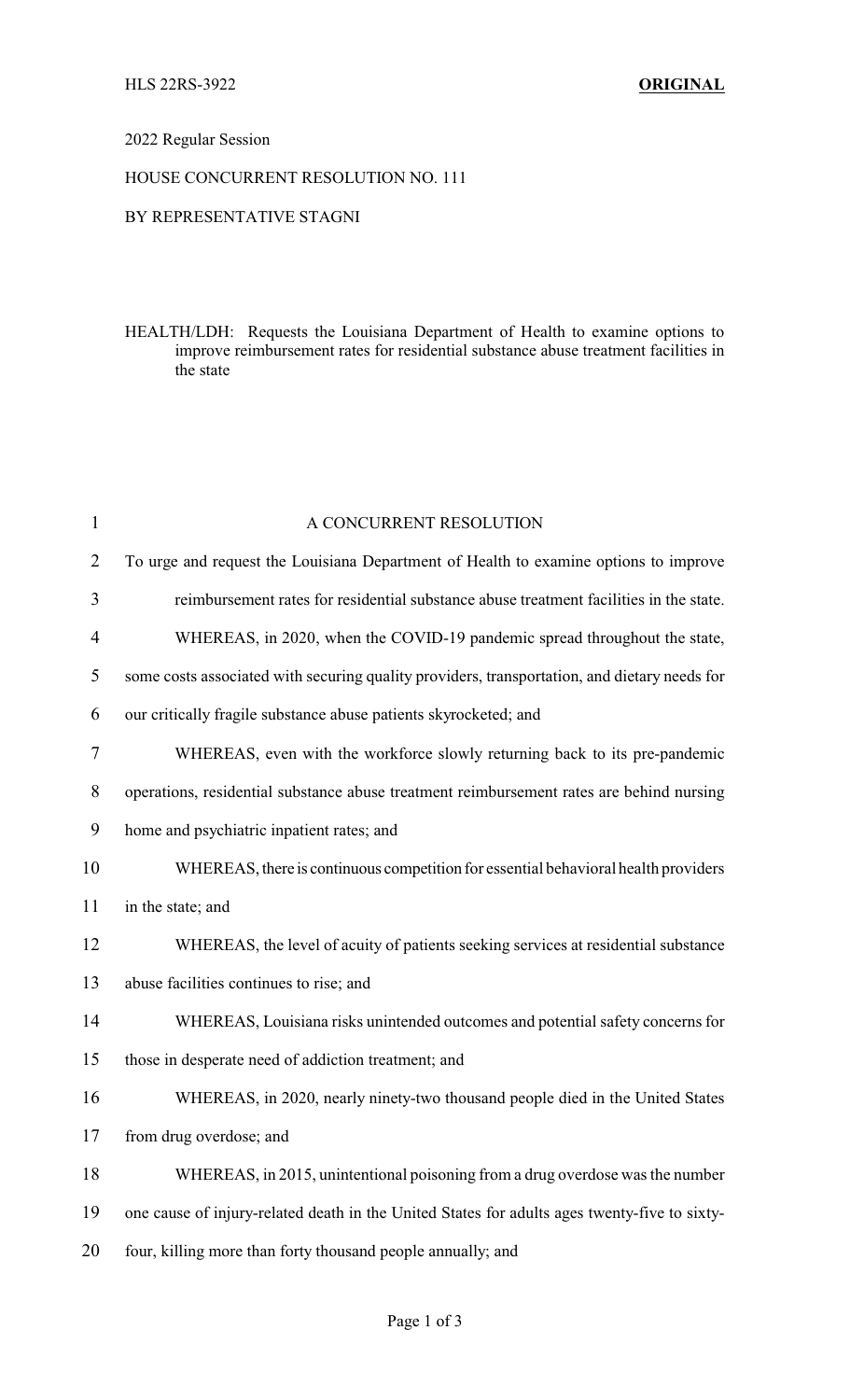# **HLS 22RS-3922**

| $\mathbf{1}$   | WHEREAS, according to the National Center for Drug Abuse Statistics (NCDAS),                   |  |  |
|----------------|------------------------------------------------------------------------------------------------|--|--|
| $\overline{2}$ | fifty-three million, or nineteen and four-tenths percent, of people ages twelve and older have |  |  |
| 3              | used illegal drugs or misused prescription drugs within the last year; and                     |  |  |
| 4              | WHEREAS, NCDAS finds that one hundred sixty-five million, or sixty and two-                    |  |  |
| 5              | tenths percent, of Americans ages twelve and older currently abuse drugs if alcohol and        |  |  |
| 6              | tobacco are included; and                                                                      |  |  |
| 7              | WHEREAS, the Medicaid program in this state currently reimburses residential                   |  |  |
| $8\,$          | substance abuse treatment providers at a rate that is thirty percent lower than Mississippi.   |  |  |
| 9              | THEREFORE, BE IT RESOLVED that the Legislature of Louisiana does hereby                        |  |  |
| 10             | urge and request the Louisiana Department of Health to explore and consider all options        |  |  |
| 11             | available to improve reimbursement rates for residential substance abuse treatment providers   |  |  |
| 12             | to ensure stable and quality services for those with behavioral healthcare needs.              |  |  |
| 13             | BE IT FURTHER RESOLVED that the Louisiana Department of Health shall study                     |  |  |
| 14             | all of the following:                                                                          |  |  |
| 15             | (1) Rate comparison and service array relative to Mississippi.                                 |  |  |
| 16             | (2) Analysis of rising costs and the impact of COVID-19.                                       |  |  |
| 17             | (3) The feasibility of the use of Opioid Legal Settlement Funds in a trust fund, a             |  |  |
| 18             | self-assessed provider fee to improve funding through federal matching options, or any         |  |  |
| 19             | combination of the two.                                                                        |  |  |
| 20             | (4) Analysis of parity between psychiatric inpatient rates and inpatient substance             |  |  |
| 21             | abuse rates.                                                                                   |  |  |
| 22             | BE IT FURTHER RESOLVED that the Louisiana Department of Health shall make                      |  |  |
| 23             | a written report of its findings and recommendations, including but not limited to             |  |  |
| 24             | suggestions for mechanisms for rate increases, to the Legislature of Louisiana no later than   |  |  |
| 25             | January 1, 2023.                                                                               |  |  |
| 26             | BE IT FURTHER RESOLVED that a copy of this Resolution be transmitted to the                    |  |  |
| 27             | secretary of the Louisiana Department of Health.                                               |  |  |